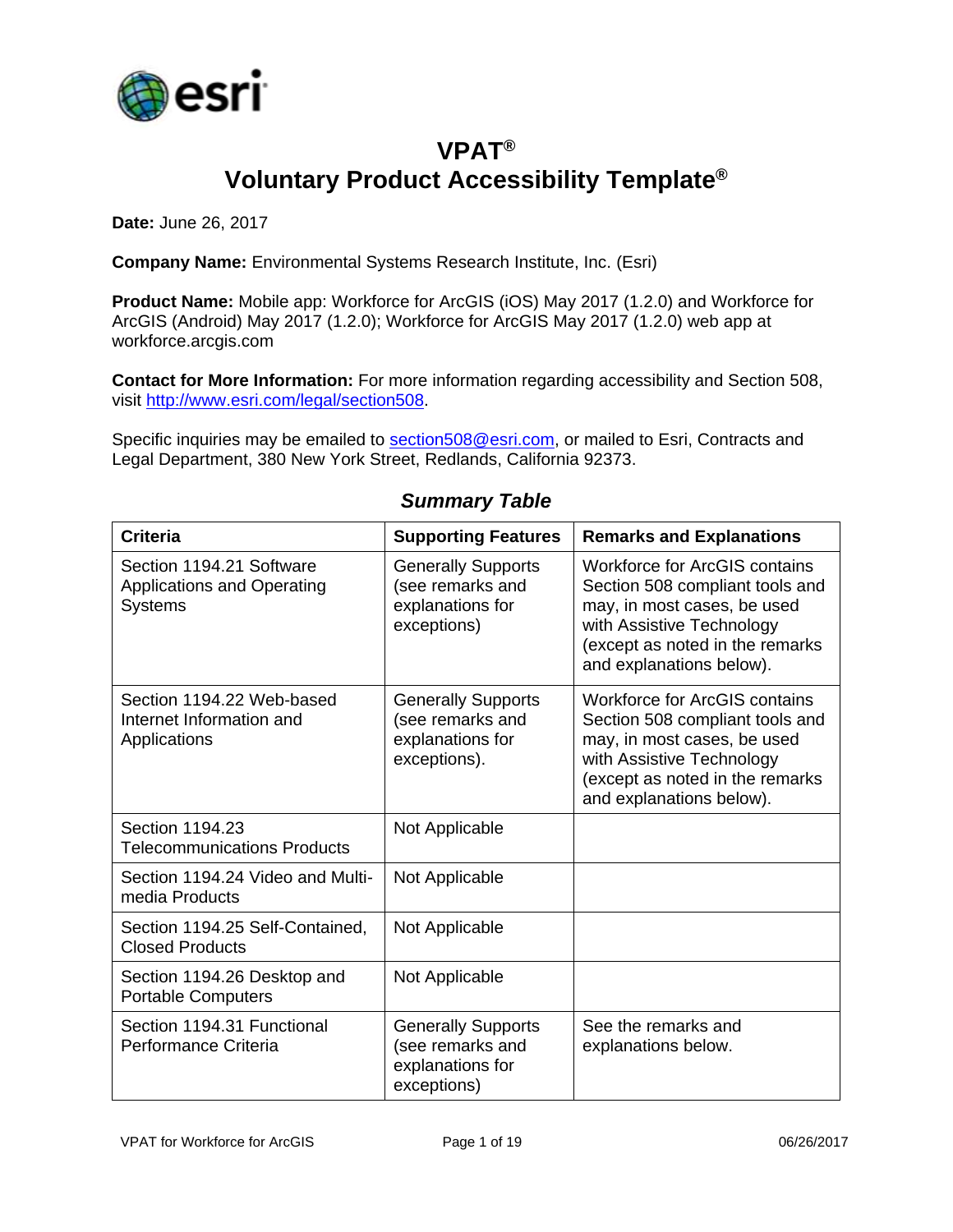| Section 1194.41 Information, | Supports | See the remarks and |
|------------------------------|----------|---------------------|
| Documentation and Support    |          | explanations below. |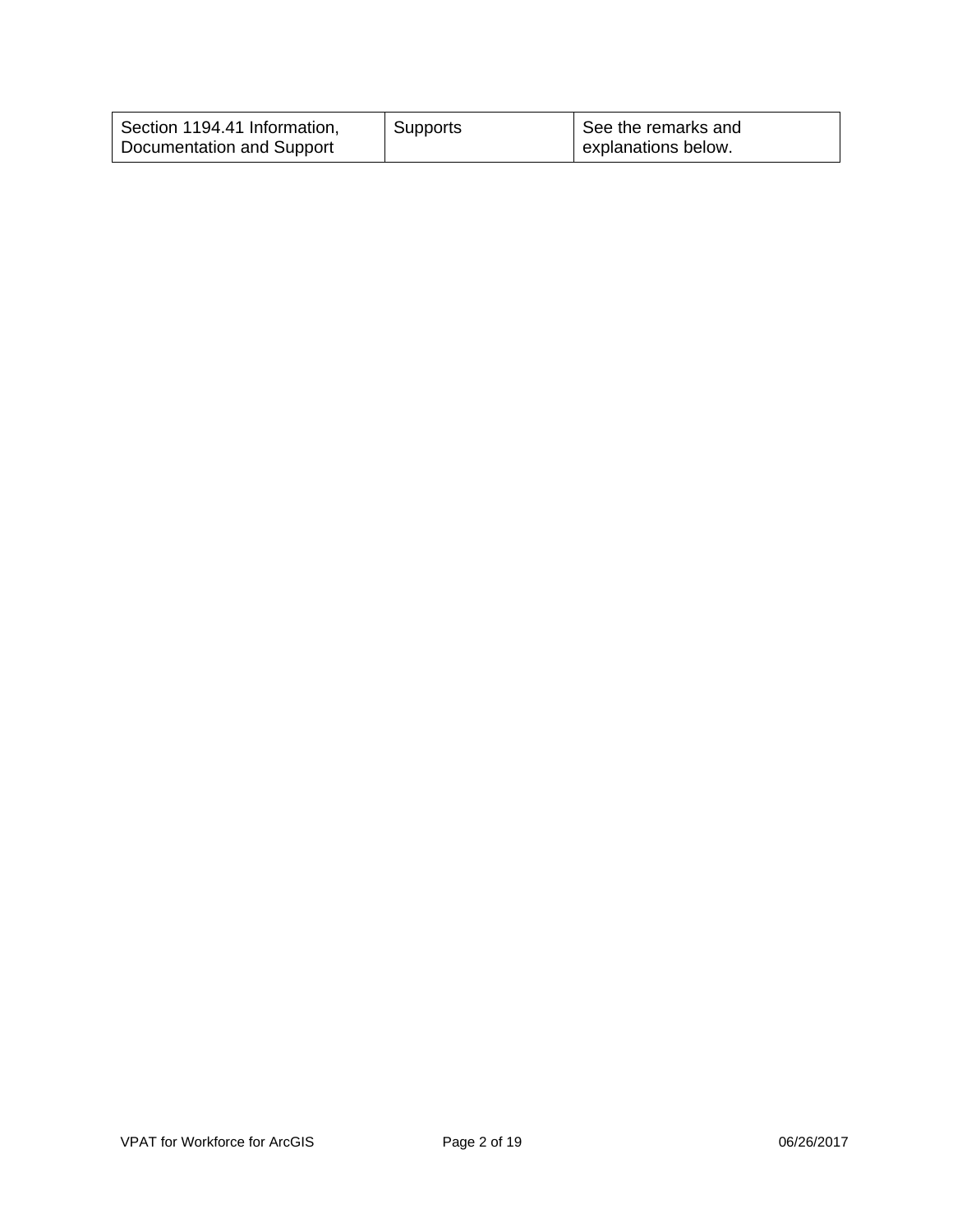| <b>Criteria</b>                                                                                                                                                                                                                                                                                                                                                                                                                                                                                                                                                                                         | <b>Supporting Features</b>                                           | <b>Remarks and Explanations</b>                                                                                                                                                                                                                                                                                                                                                                                                                              |
|---------------------------------------------------------------------------------------------------------------------------------------------------------------------------------------------------------------------------------------------------------------------------------------------------------------------------------------------------------------------------------------------------------------------------------------------------------------------------------------------------------------------------------------------------------------------------------------------------------|----------------------------------------------------------------------|--------------------------------------------------------------------------------------------------------------------------------------------------------------------------------------------------------------------------------------------------------------------------------------------------------------------------------------------------------------------------------------------------------------------------------------------------------------|
| (a) When software is designed to<br>run on a system that has a<br>keyboard, product functions shall<br>be executable from a keyboard<br>where the function itself or the<br>result of performing a function<br>can be discerned textually.                                                                                                                                                                                                                                                                                                                                                              | <b>Supports</b>                                                      | Not all dialogs provide access<br>through keyboard equivalent.<br>Some dialogs do not let the user<br>"tab" through the options on the<br>dialogs from the Keyboard. The<br>mouse must be used.                                                                                                                                                                                                                                                              |
|                                                                                                                                                                                                                                                                                                                                                                                                                                                                                                                                                                                                         |                                                                      | Note: Keyboard alternatives are<br>required only when the function<br>or result can be represented<br>with words. Workforce for<br>ArcGIS contains geographic<br>information system (GIS)<br>technology that captures,<br>manages, and analyzes data<br>through digital maps. Many GIS<br>functions (such as drawing lines<br>on the screen) cannon be<br>represented with words and,<br>therefore, no keyboard<br>equivalent exists for these<br>functions. |
| (b) Applications shall not disrupt<br>or disable activated features of<br>other products that are identified<br>as accessibility features, where<br>those features are developed and<br>documented according to<br>industry standards. Applications<br>also shall not disrupt or disable<br>activated features of any<br>operating system that are<br>identified as accessibility features<br>where the application<br>programming interface for those<br>accessibility features has been<br>documented by the manufacturer<br>of the operating system and is<br>available to the product<br>developer. | <b>Supports</b>                                                      |                                                                                                                                                                                                                                                                                                                                                                                                                                                              |
| (c) A well-defined on-screen<br>indication of the current focus<br>shall be provided that moves<br>among interactive interface<br>elements as the input focus<br>changes. The focus shall be                                                                                                                                                                                                                                                                                                                                                                                                            | Supports when<br>combined with<br>compatible Assistive<br>Technology |                                                                                                                                                                                                                                                                                                                                                                                                                                                              |

*Section 1194.21 Software Applications and Operating Systems – Detail*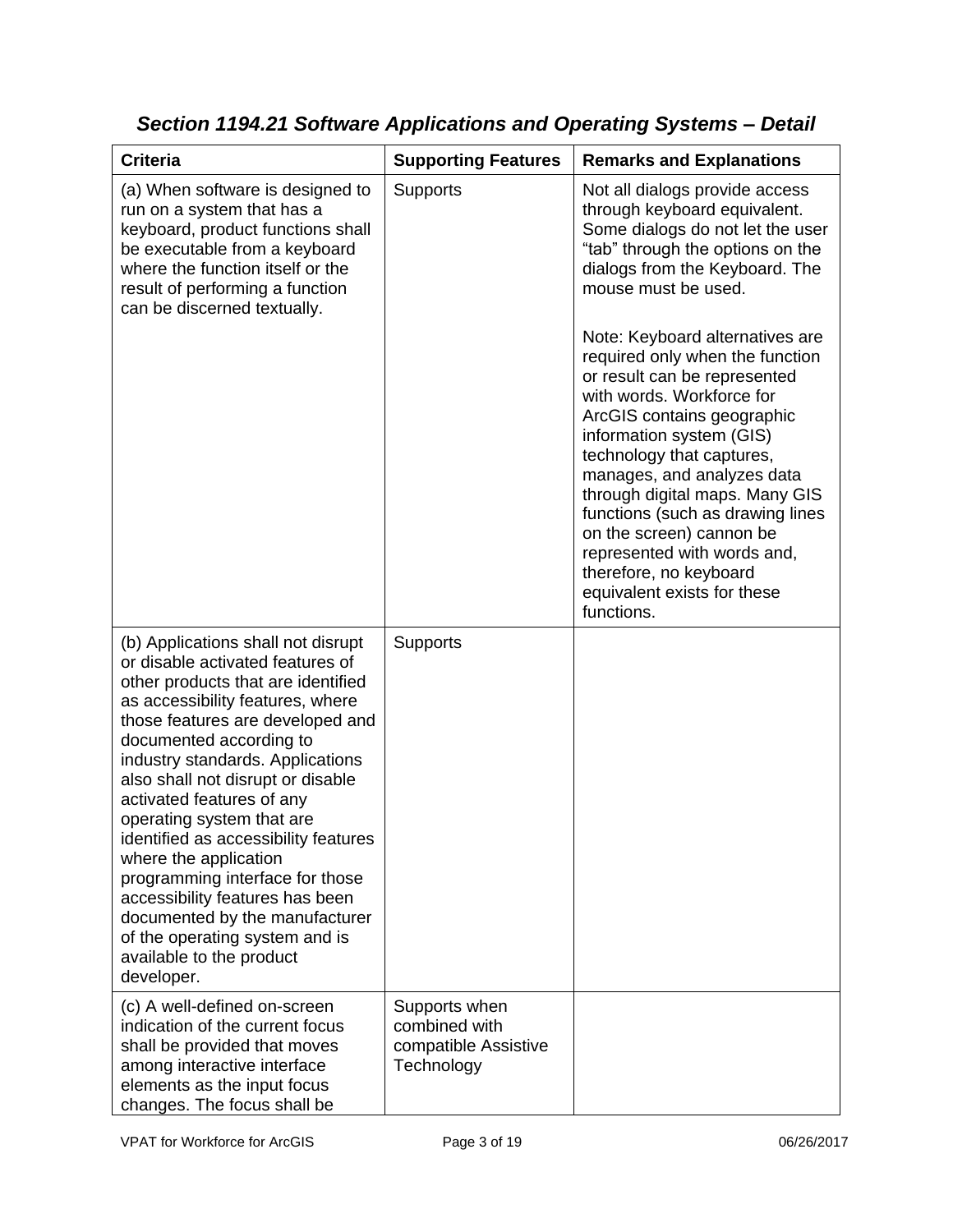| programmatically exposed so<br>that Assistive Technology can<br>track focus and focus changes.                                                                                                                                                                                                             |                             |                                                                                                                                                                                                                                                     |
|------------------------------------------------------------------------------------------------------------------------------------------------------------------------------------------------------------------------------------------------------------------------------------------------------------|-----------------------------|-----------------------------------------------------------------------------------------------------------------------------------------------------------------------------------------------------------------------------------------------------|
| (d) Sufficient information about a<br>user interface element including<br>the identity, operation and state<br>of the element shall be available<br>to Assistive Technology. When<br>an image represents a program<br>element, the information<br>conveyed by the image must also<br>be available in text. | Supports with<br>Exceptions | Because of the dynamic and<br>customizable nature of items in<br>Workforce for ArcGIS it may not<br>provide sufficient information<br>about the user interface<br>elements to be reliably use with<br>some Assistive Technology (e.g.<br>Narrator). |
| (e) When bitmap images are<br>used to identify controls, status<br>indicators, or other programmatic<br>elements, the meaning assigned<br>to those images shall be<br>consistent throughout an<br>application's performance.                                                                               | Supports                    |                                                                                                                                                                                                                                                     |
| (f) Textual information shall be<br>provided through operating<br>system functions for displaying<br>text. The minimum information<br>that shall be made available is<br>text content, text input caret<br>location, and text attributes.                                                                  | Supports                    |                                                                                                                                                                                                                                                     |
| (g) Applications shall not override<br>user selected contrast and color<br>selections and other individual<br>display attributes.                                                                                                                                                                          | Does not support            | Workforce for ArcGIS does not<br>yet allow the user to change<br>fonts, colors, or contrast settings                                                                                                                                                |
| (h) When animation is displayed,<br>the information shall be<br>displayable in at least one non-<br>animated presentation mode at<br>the option of the user.                                                                                                                                               | Supports                    |                                                                                                                                                                                                                                                     |
| (i) Color coding shall not be used<br>as the only means of conveying<br>information, indicating an action,<br>prompting a response, or<br>distinguishing a visual element.                                                                                                                                 | Supports                    |                                                                                                                                                                                                                                                     |
| (j) When a product permits a user<br>to adjust color and contrast<br>settings, a variety of color<br>selections capable of producing a<br>range of contrast levels shall be<br>provided.                                                                                                                   | <b>Supports</b>             |                                                                                                                                                                                                                                                     |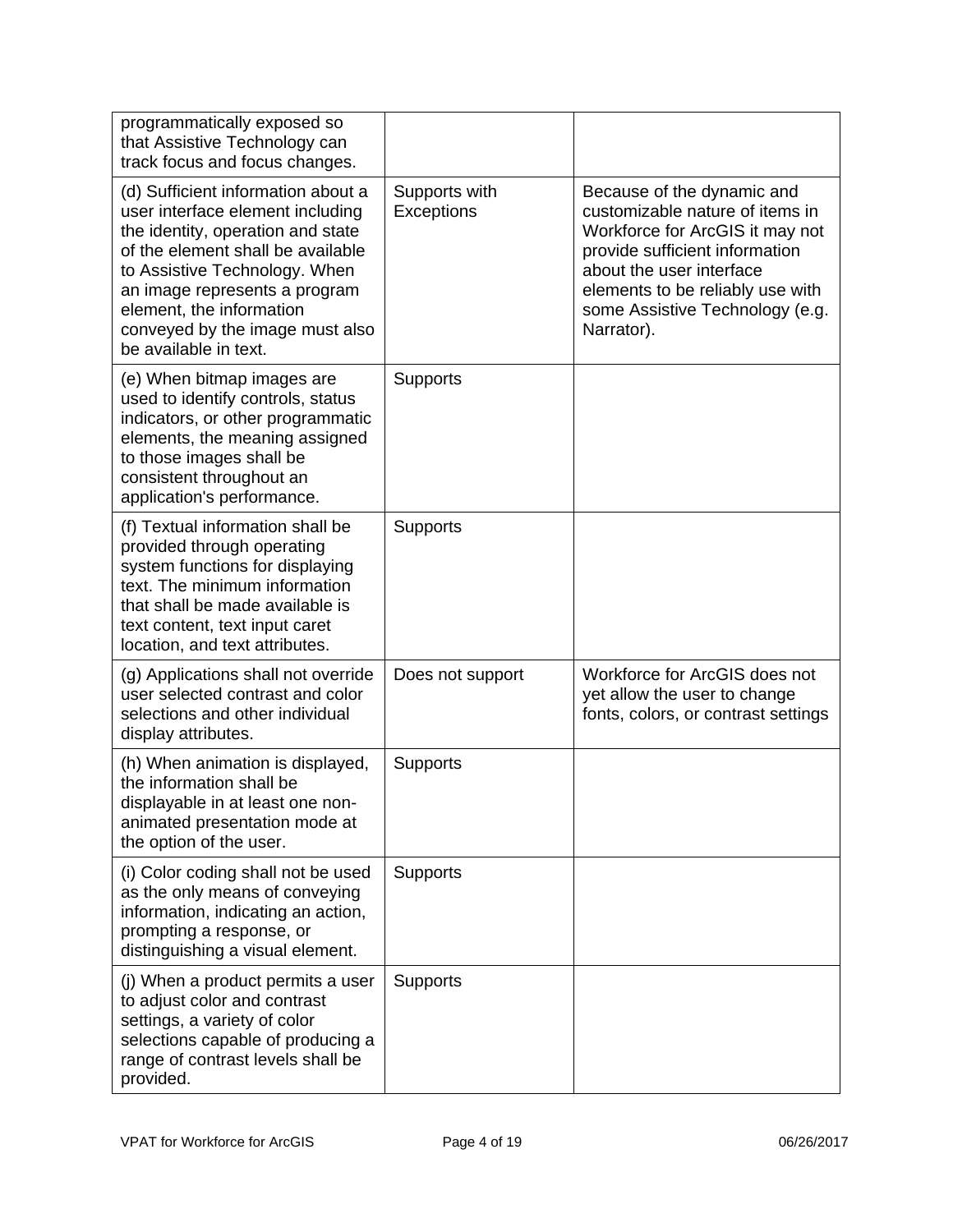| (k) Software shall not use<br>flashing or blinking text, objects,<br>or other elements having a flash<br>or blink frequency greater than 2<br>Hz and lower than 55 Hz.                                                                                              | <b>Supports</b>                                                      |  |
|---------------------------------------------------------------------------------------------------------------------------------------------------------------------------------------------------------------------------------------------------------------------|----------------------------------------------------------------------|--|
| (I) When electronic forms are<br>used, the form shall allow people<br>using Assistive Technology to<br>access the information, field<br>elements, and functionality<br>required for completion and<br>submission of the form, including<br>all directions and cues. | Supports when<br>combined with<br>compatible Assistive<br>Technology |  |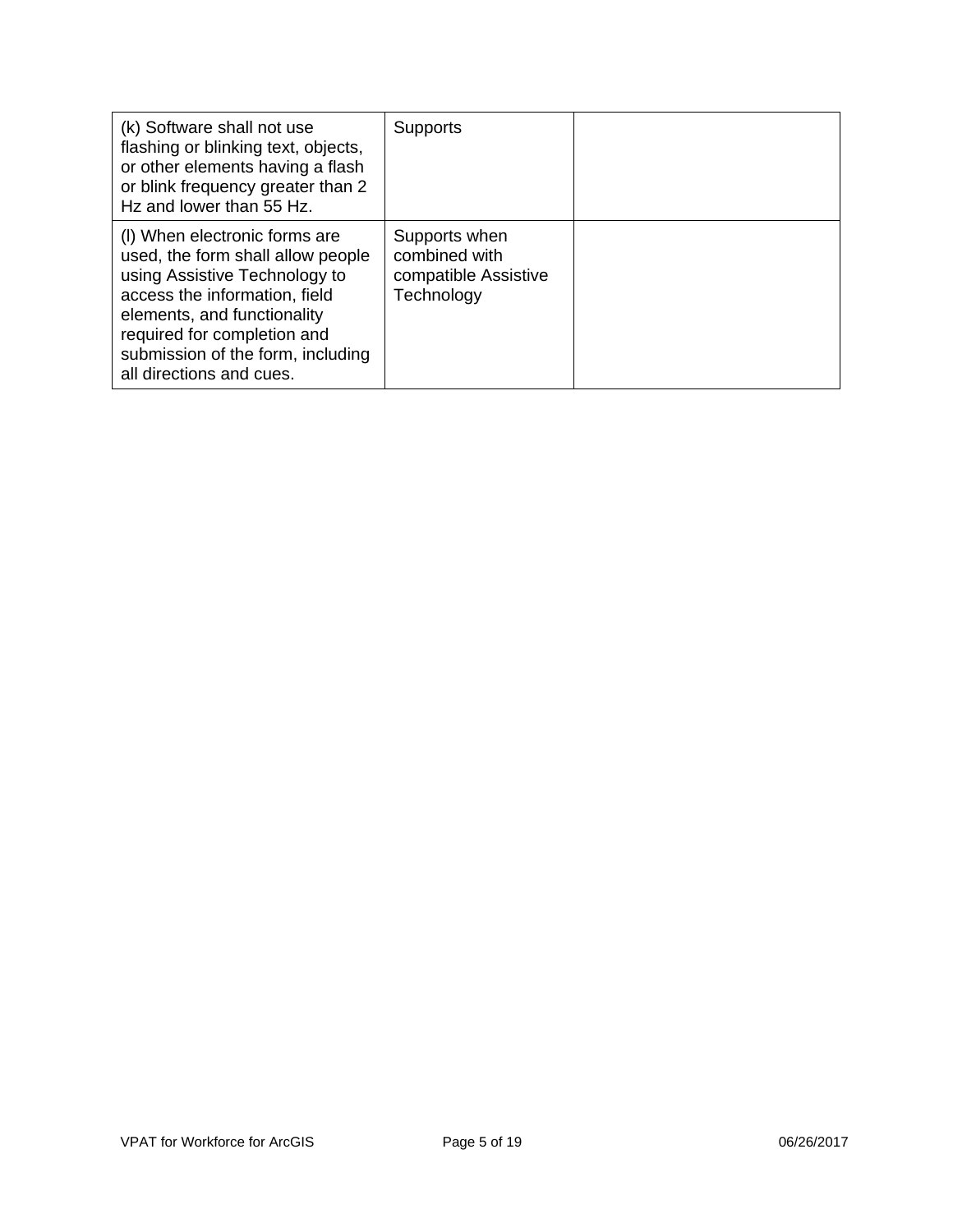| <b>Criteria</b>                                                                                                                                                              | <b>Supporting Features</b> | <b>Remarks and Explanations</b> |
|------------------------------------------------------------------------------------------------------------------------------------------------------------------------------|----------------------------|---------------------------------|
| (a) A text equivalent for every<br>non-text element shall be<br>provided (e.g., via "alt",<br>"longdesc", or in element<br>content).                                         | Not Applicable             |                                 |
| (b) Equivalent alternatives for any<br>multimedia presentation shall be<br>synchronized with the<br>presentation.                                                            | Not Applicable             |                                 |
| (c) Web pages shall be designed<br>so that all information conveyed<br>with color is also available<br>without color, for example from<br>context or markup.                 | Not Applicable             |                                 |
| (d) Documents shall be<br>organized so they are readable<br>without requiring an associated<br>style sheet.                                                                  | Not Applicable             |                                 |
| (e) Redundant text links shall be<br>provided for each active region of<br>a server-side image map.                                                                          | Not Applicable             |                                 |
| (f) Client-side image maps shall<br>be provided instead of server-<br>side image maps except where<br>the regions cannot be defined<br>with an available geometric<br>shape. | Not Applicable             |                                 |
| (g) Row and column headers<br>shall be identified for data tables.                                                                                                           | Not Applicable             |                                 |
| (h) Markup shall be used to<br>associate data cells and header<br>cells for data tables that have two<br>or more logical levels of row or<br>column headers.                 | Not Applicable             |                                 |
| (i) Frames shall be titled with text<br>that facilitates frame identification<br>and navigation.                                                                             | Not Applicable             |                                 |
| (j) Pages shall be designed to<br>avoid causing the screen to<br>flicker with a frequency greater<br>than 2 Hz and lower than 55 Hz.                                         | Not Applicable             |                                 |

*Section 1194.22 Web-based Internet Information and Applications – Detail*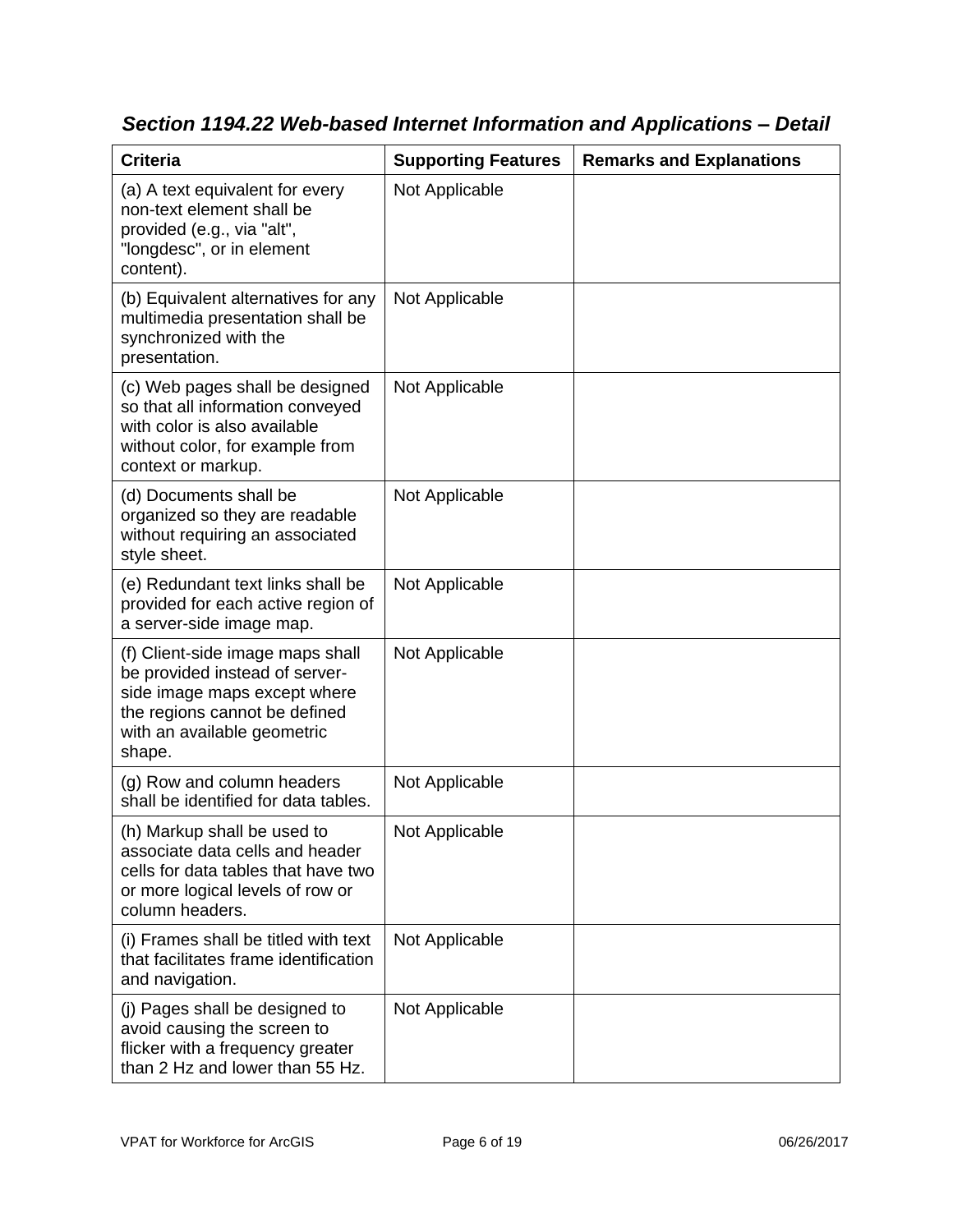| (k) A text-only page, with<br>equivalent information or<br>functionality, shall be provided to<br>make a web site comply with the<br>provisions of this part, when<br>compliance cannot be<br>accomplished in any other way.<br>The content of the text-only page<br>shall be updated whenever the<br>primary page changes. | Not Applicable |  |
|-----------------------------------------------------------------------------------------------------------------------------------------------------------------------------------------------------------------------------------------------------------------------------------------------------------------------------|----------------|--|
| (I) When pages utilize scripting<br>languages to display content, or<br>to create interface elements, the<br>information provided by the script<br>shall be identified with functional<br>text that can be read by Assistive<br>Technology.                                                                                 | Not Applicable |  |
| (m) When a web page requires<br>that an applet, plug-in or other<br>application be present on the<br>client system to interpret page<br>content, the page must provide a<br>link to a plug-in or applet that<br>complies with $§1194.21(a)$<br>through (I).                                                                 | Not Applicable |  |
| (n) When electronic forms are<br>designed to be completed on-<br>line, the form shall allow people<br>using Assistive Technology to<br>access the information, field<br>elements, and functionality<br>required for completion and<br>submission of the form, including<br>all directions and cues.                         | Not Applicable |  |
| (o) A method shall be provided<br>that permits users to skip<br>repetitive navigation links.                                                                                                                                                                                                                                | Not Applicable |  |
| (p) When a timed response is<br>required, the user shall be alerted<br>and given sufficient time to<br>indicate more time is required.                                                                                                                                                                                      | Not Applicable |  |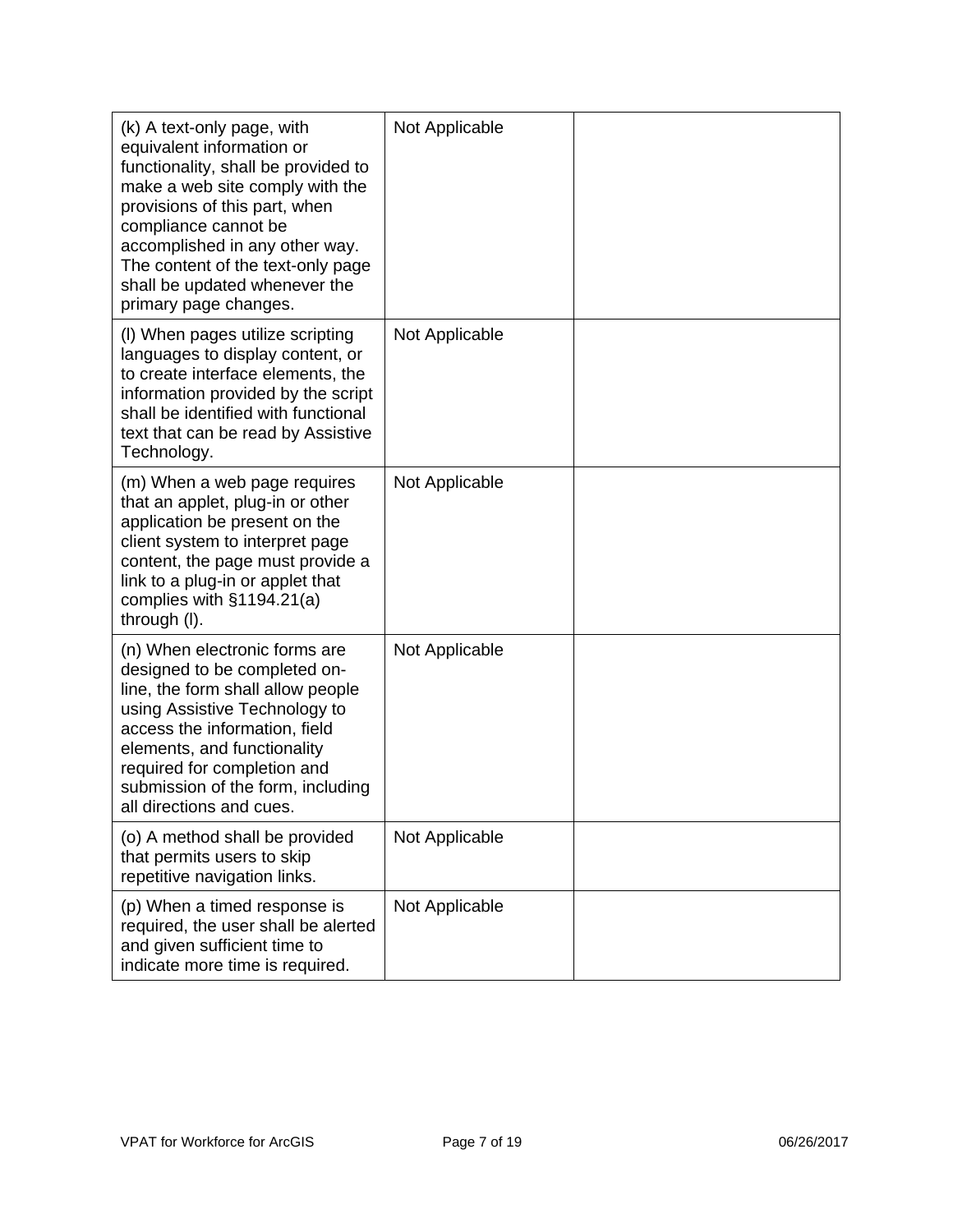| <b>Criteria</b>                                                                                                                                                                                                                                                                                                                                                       | <b>Supporting Features</b> | <b>Remarks and Explanations</b> |
|-----------------------------------------------------------------------------------------------------------------------------------------------------------------------------------------------------------------------------------------------------------------------------------------------------------------------------------------------------------------------|----------------------------|---------------------------------|
| (a) Telecommunications products<br>or systems which provide a<br>function allowing voice<br>communication and which do not<br>themselves provide a TTY<br>functionality shall provide a<br>standard non-acoustic<br>connection point for TTYs.<br>Microphones shall be capable of<br>being turned on and off to allow<br>the user to intermix speech with<br>TTY use. | Not Applicable             |                                 |
| (b) Telecommunications products<br>which include voice<br>communication functionality shall<br>support all commonly used cross-<br>manufacturer non-proprietary<br>standard TTY signal protocols.                                                                                                                                                                     | Not Applicable             |                                 |
| (c) Voice mail, auto-attendant,<br>and interactive voice response<br>telecommunications systems<br>shall be usable by TTY users<br>with their TTYs.                                                                                                                                                                                                                   | Not Applicable             |                                 |
| (d) Voice mail, messaging, auto-<br>attendant, and interactive voice<br>response telecommunications<br>systems that require a response<br>from a user within a time interval,<br>shall give an alert when the time<br>interval is about to run out, and<br>shall provide sufficient time for<br>the user to indicate more time is<br>required.                        | Not Applicable             |                                 |
| (e) Where provided, caller<br>identification and similar<br>telecommunications functions<br>shall also be available for users<br>of TTYs, and for users who<br>cannot see displays.                                                                                                                                                                                   | Not Applicable             |                                 |
| (f) For transmitted voice signals,<br>telecommunications products<br>shall provide a gain adjustable up<br>to a minimum of 20 dB. For<br>incremental volume control, at                                                                                                                                                                                               | Not Applicable             |                                 |

### *Section 1194.23 Telecommunications Products – Detail*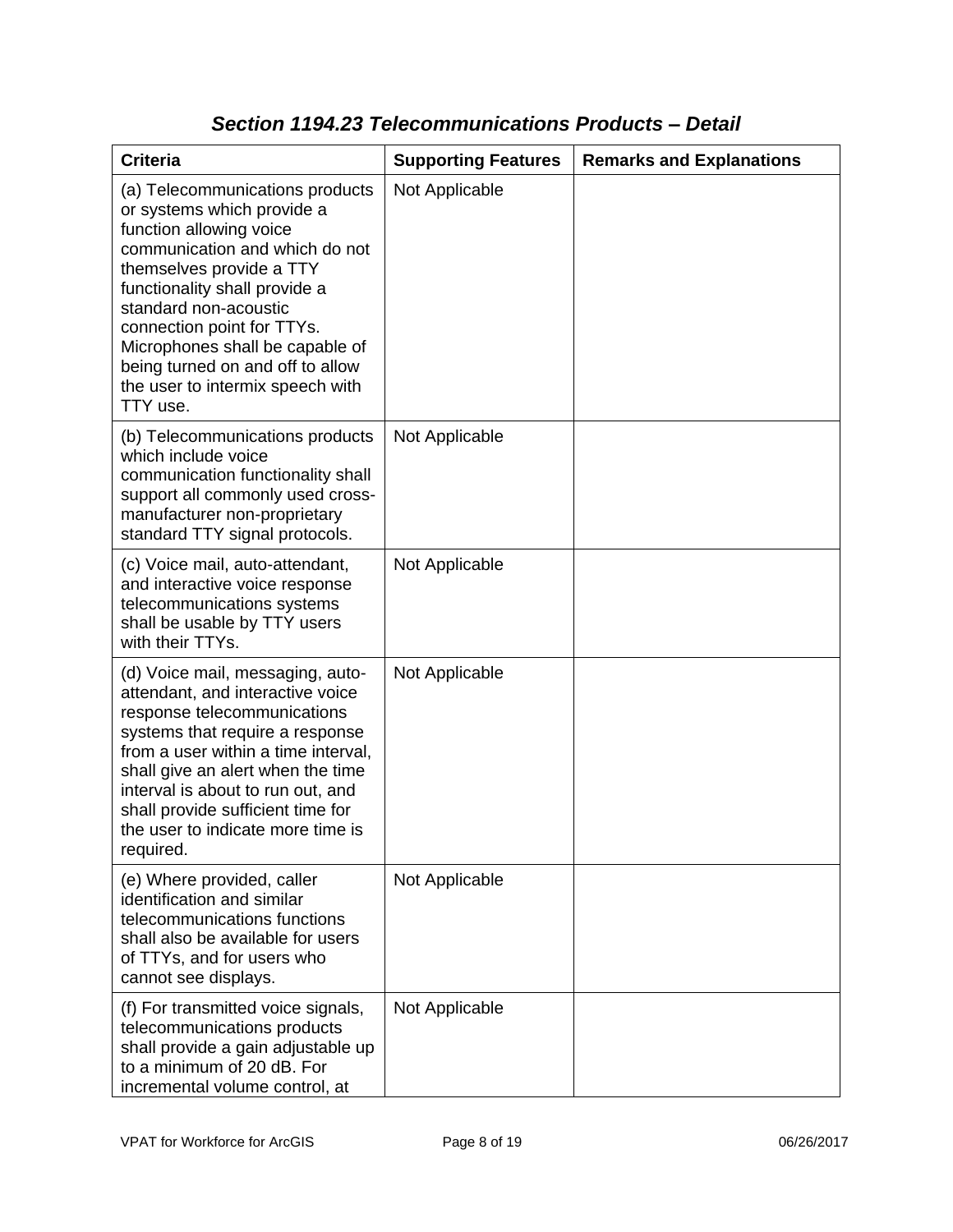| least one intermediate step of 12<br>dB of gain shall be provided.                                                                                                                                                                                                                                                                                                                                                                                                                                                   |                |  |
|----------------------------------------------------------------------------------------------------------------------------------------------------------------------------------------------------------------------------------------------------------------------------------------------------------------------------------------------------------------------------------------------------------------------------------------------------------------------------------------------------------------------|----------------|--|
| (g) If the telecommunications<br>product allows a user to adjust<br>the receive volume, a function<br>shall be provided to automatically<br>reset the volume to the default<br>level after every use.                                                                                                                                                                                                                                                                                                                | Not Applicable |  |
| (h) Where a telecommunications<br>product delivers output by an<br>audio transducer which is<br>normally held up to the ear, a<br>means for effective magnetic<br>wireless coupling to hearing<br>technologies shall be provided.                                                                                                                                                                                                                                                                                    | Not Applicable |  |
| (i) Interference to hearing<br>technologies (including hearing<br>aids, cochlear implants, and<br>assistive listening devices) shall<br>be reduced to the lowest possible<br>level that allows a user of hearing<br>technologies to utilize the<br>telecommunications product.                                                                                                                                                                                                                                       | Not Applicable |  |
| (i) Products that transmit or<br>conduct information or<br>communication, shall pass<br>through cross-manufacturer, non-<br>proprietary, industry-standard<br>codes, translation protocols,<br>formats or other information<br>necessary to provide the<br>information or communication in<br>a usable format. Technologies<br>which use encoding, signal<br>compression, format<br>transformation, or similar<br>techniques shall not remove<br>information needed for access or<br>shall restore it upon delivery. | Not Applicable |  |
| (k)(1) Products which have<br>mechanically operated controls<br>or keys shall comply with the<br>following: Controls and Keys<br>shall be tactilely discernible<br>without activating the controls or<br>keys.                                                                                                                                                                                                                                                                                                       | Not Applicable |  |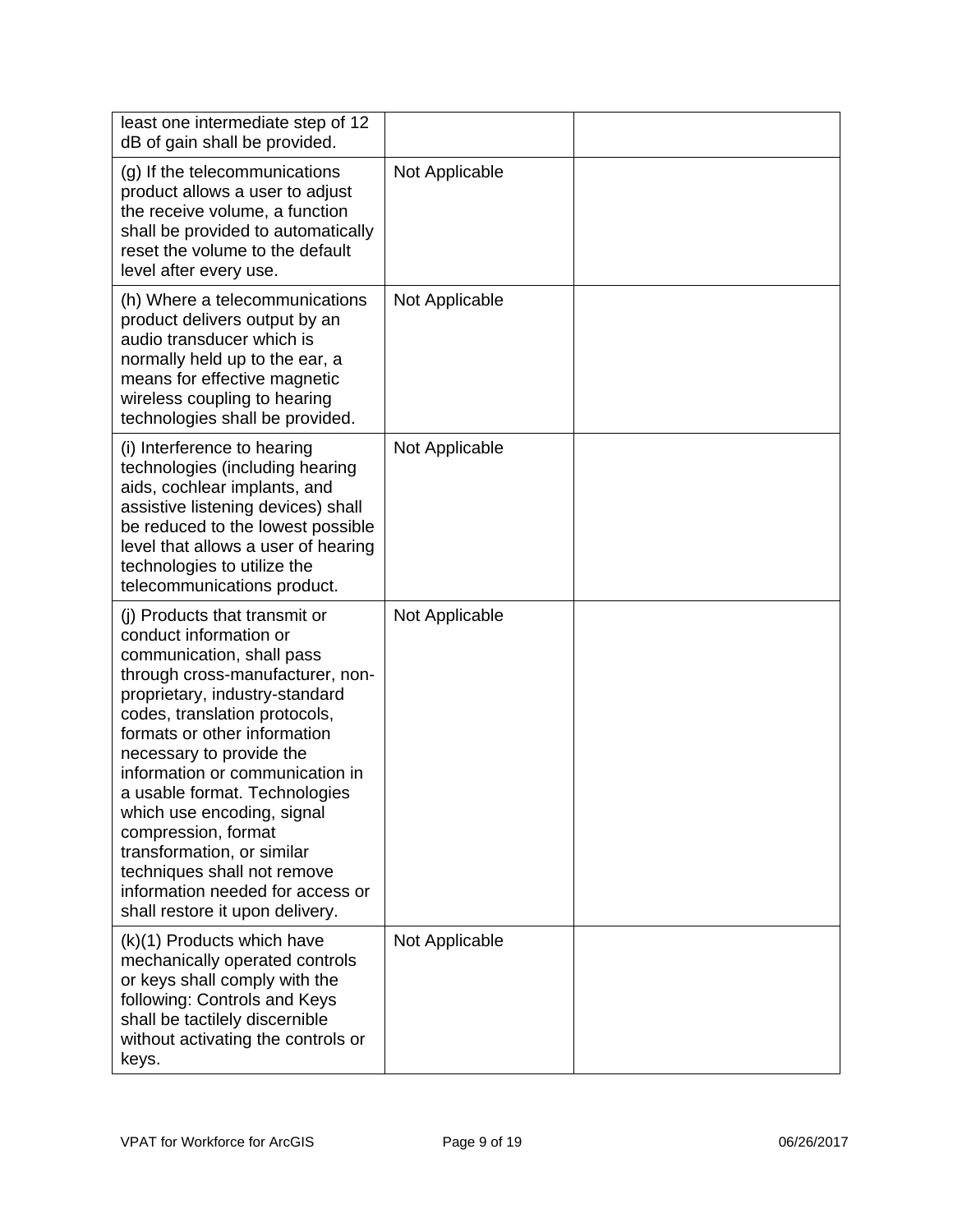| (k)(2) Products which have<br>mechanically operated controls<br>or keys shall comply with the<br>following: Controls and Keys<br>shall be operable with one hand<br>and shall not require tight<br>grasping, pinching, twisting of the<br>wrist. The force required to<br>activate controls and keys shall<br>be 5 lbs. (22.2N) maximum. |                |  |
|------------------------------------------------------------------------------------------------------------------------------------------------------------------------------------------------------------------------------------------------------------------------------------------------------------------------------------------|----------------|--|
| $(k)(3)$ Products which have<br>mechanically operated controls<br>or keys shall comply with the<br>following: If key repeat is<br>supported, the delay before<br>repeat shall be adjustable to at<br>least 2 seconds. Key repeat rate<br>shall be adjustable to 2 seconds<br>per character.                                              | Not Applicable |  |
| (k)(4) Products which have<br>mechanically operated controls<br>or keys shall comply with the<br>following: The status of all locking<br>or toggle controls or keys shall be<br>visually discernible, and<br>discernible either through touch<br>or sound.                                                                               | Not Applicable |  |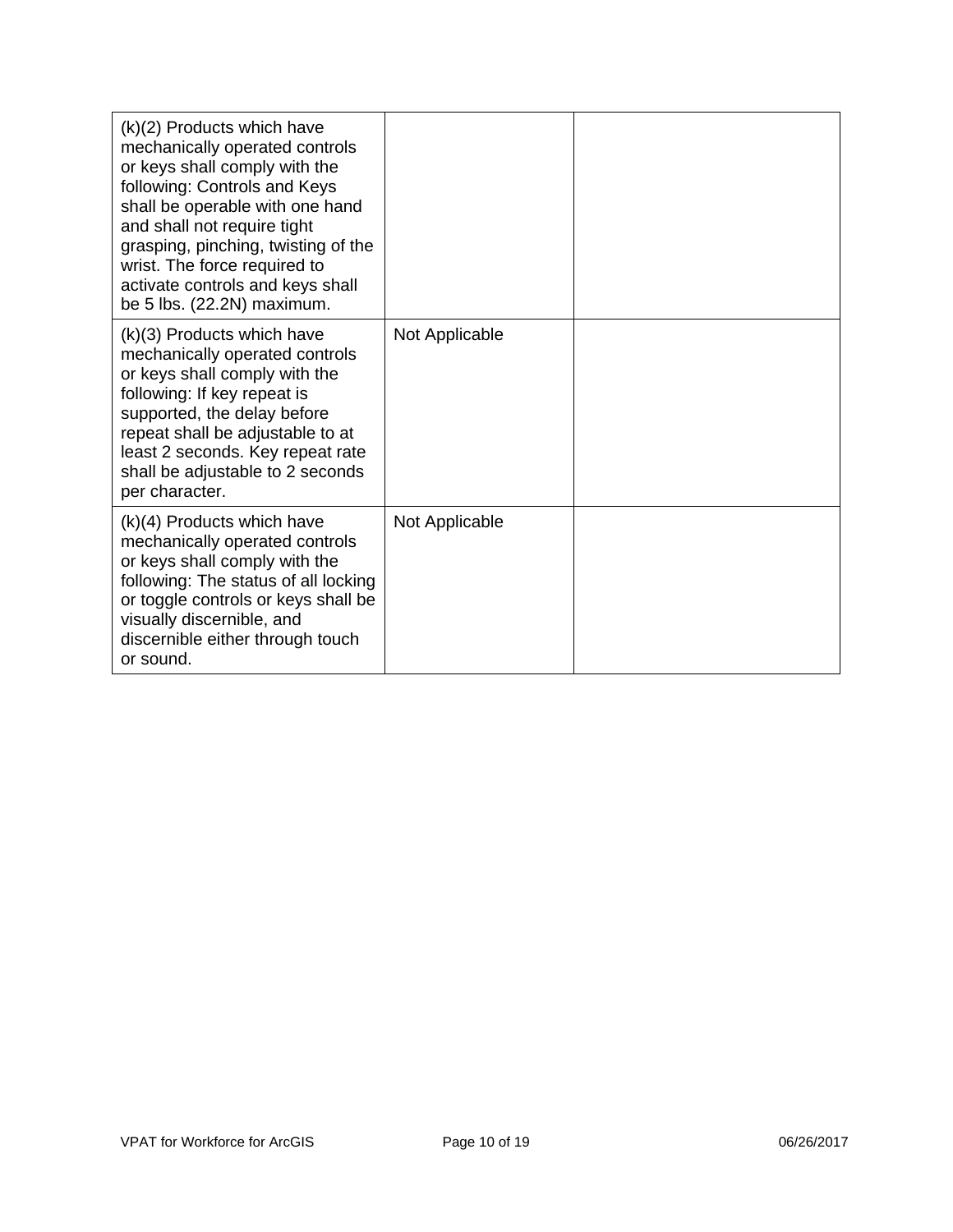| <b>Criteria</b>                                                                                                                                                                                                                                                                                                                                                                                                                                                                                                                                                                                                                                                                                                                                                                                                                                                                                                                                                            | <b>Supporting Features</b> | <b>Remarks and Explanations</b> |
|----------------------------------------------------------------------------------------------------------------------------------------------------------------------------------------------------------------------------------------------------------------------------------------------------------------------------------------------------------------------------------------------------------------------------------------------------------------------------------------------------------------------------------------------------------------------------------------------------------------------------------------------------------------------------------------------------------------------------------------------------------------------------------------------------------------------------------------------------------------------------------------------------------------------------------------------------------------------------|----------------------------|---------------------------------|
| (a) All analog television displays<br>13 inches and larger, and<br>computer equipment that<br>includes analog television<br>receiver or display circuitry, shall<br>be equipped with caption<br>decoder circuitry which<br>appropriately receives, decodes,<br>and displays closed captions<br>from broadcast, cable, videotape,<br>and DVD signals. As soon as<br>practicable, but not later than<br>July 1, 2002, widescreen digital<br>television (DTV) displays<br>measuring at least 7.8 inches<br>vertically, DTV sets with<br>conventional displays measuring<br>at least 13 inches vertically, and<br>stand-alone DTV tuners, whether<br>or not they are marketed with<br>display screens, and computer<br>equipment that includes DTV<br>receiver or display circuitry, shall<br>be equipped with caption<br>decoder circuitry which<br>appropriately receives, decodes,<br>and displays closed captions<br>from broadcast, cable, videotape,<br>and DVD signals. | Not Applicable             |                                 |
| (b) Television tuners, including<br>tuner cards for use in computers,<br>shall be equipped with secondary<br>audio program playback circuitry.                                                                                                                                                                                                                                                                                                                                                                                                                                                                                                                                                                                                                                                                                                                                                                                                                             | Not Applicable             |                                 |
| (c) All training and informational<br>video and multimedia productions<br>which support the agency's<br>mission, regardless of format,<br>that contain speech or other<br>audio information necessary for<br>the comprehension of the<br>content, shall be open or closed<br>captioned.                                                                                                                                                                                                                                                                                                                                                                                                                                                                                                                                                                                                                                                                                    | Not Applicable             |                                 |
| (d) All training and informational<br>video and multimedia productions<br>which support the agency's<br>mission, regardless of format,                                                                                                                                                                                                                                                                                                                                                                                                                                                                                                                                                                                                                                                                                                                                                                                                                                     | Not Applicable             |                                 |

### *Section 1194.24 Video and Multi-media Products – Detail*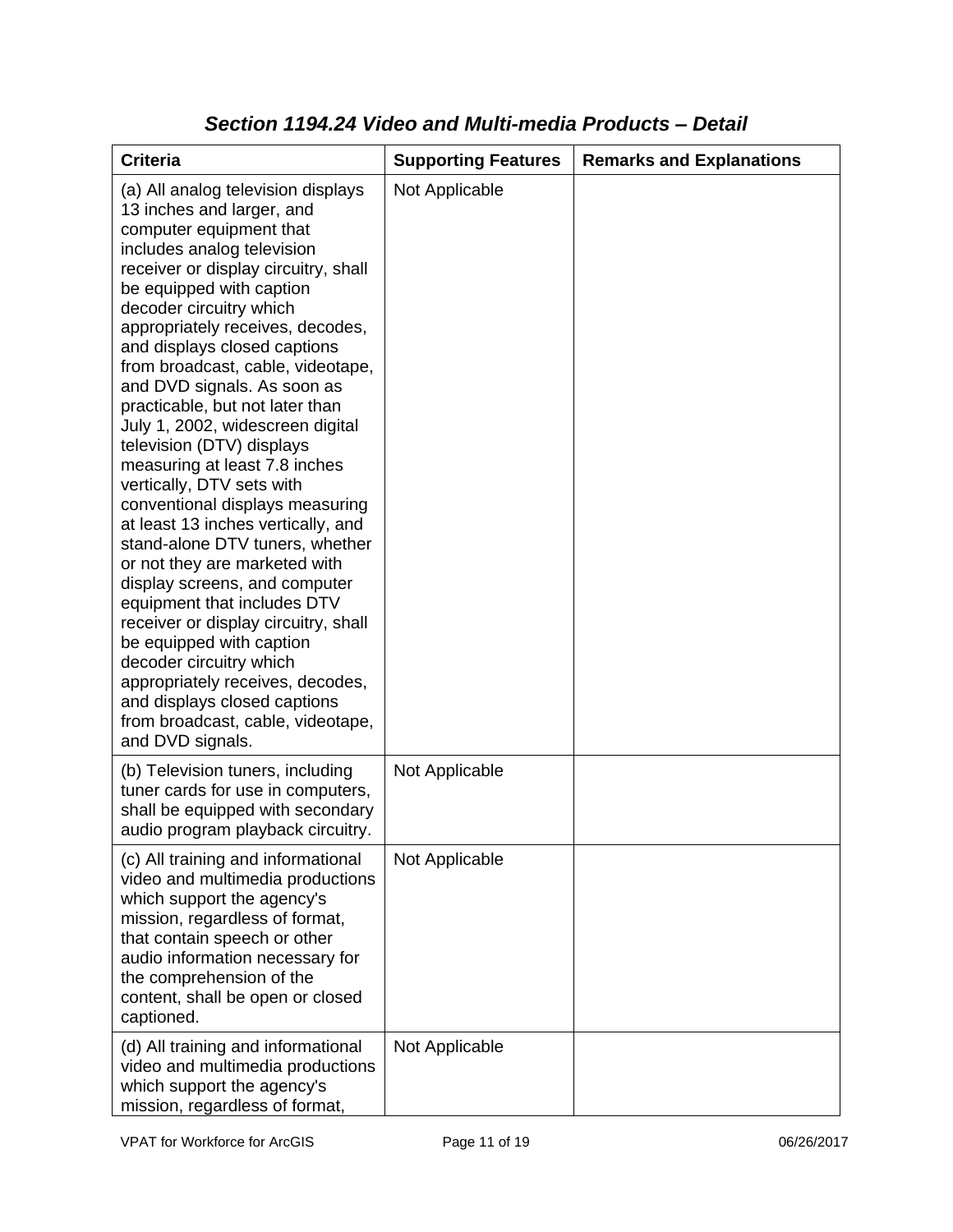| that contain visual information<br>necessary for the comprehension<br>of the content, shall be audio<br>described.                    |                |  |
|---------------------------------------------------------------------------------------------------------------------------------------|----------------|--|
| (e) Display or presentation of<br>alternate text presentation or<br>audio descriptions shall be user-<br>selectable unless permanent. | Not Applicable |  |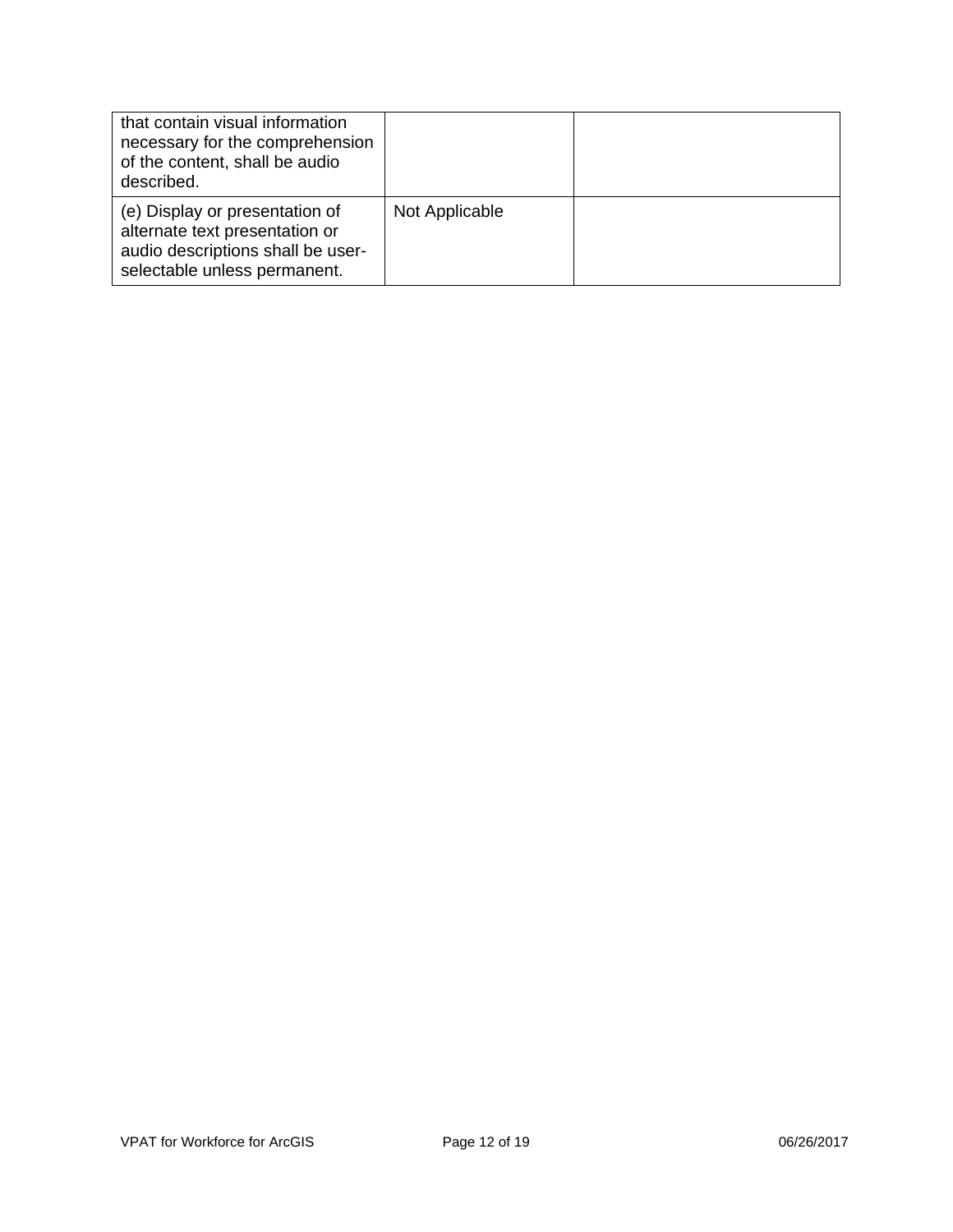## *Section 1194.25 Self-Contained, Closed Products – Detail*

| <b>Criteria</b>                                                                                                                                                                                                                                                                                                                                                                   | <b>Supporting Features</b> | <b>Remarks and Explanations</b> |
|-----------------------------------------------------------------------------------------------------------------------------------------------------------------------------------------------------------------------------------------------------------------------------------------------------------------------------------------------------------------------------------|----------------------------|---------------------------------|
| (a) Self contained products shall<br>be usable by people with<br>disabilities without requiring an<br>end-user to attach Assistive<br>Technology to the product.<br>Personal headsets for private<br>listening are not Assistive<br>Technology.                                                                                                                                   | Not Applicable             |                                 |
| (b) When a timed response is<br>required, the user shall be alerted<br>and given sufficient time to<br>indicate more time is required.                                                                                                                                                                                                                                            | Not Applicable             |                                 |
| (c) Where a product utilizes<br>touchscreens or contact-sensitive<br>controls, an input method shall<br>be provided that complies with<br>§1194.23 (k) (1) through (4).                                                                                                                                                                                                           | Not Applicable             |                                 |
| (d) When biometric forms of user<br>identification or control are used,<br>an alternative form of<br>identification or activation, which<br>does not require the user to<br>possess particular biological<br>characteristics, shall also be<br>provided.                                                                                                                          | Not Applicable             |                                 |
| (e) When products provide<br>auditory output, the audio signal<br>shall be provided at a standard<br>signal level through an industry<br>standard connector that will allow<br>for private listening. The product<br>must provide the ability to<br>interrupt, pause, and restart the<br>audio at any time.                                                                       | Not Applicable             |                                 |
| (f) When products deliver voice<br>output in a public area,<br>incremental volume control shall<br>be provided with output<br>amplification up to a level of at<br>least 65 dB. Where the ambient<br>noise level of the environment is<br>above 45 dB, a volume gain of at<br>least 20 dB above the ambient<br>level shall be user selectable. A<br>function shall be provided to | Not Applicable             |                                 |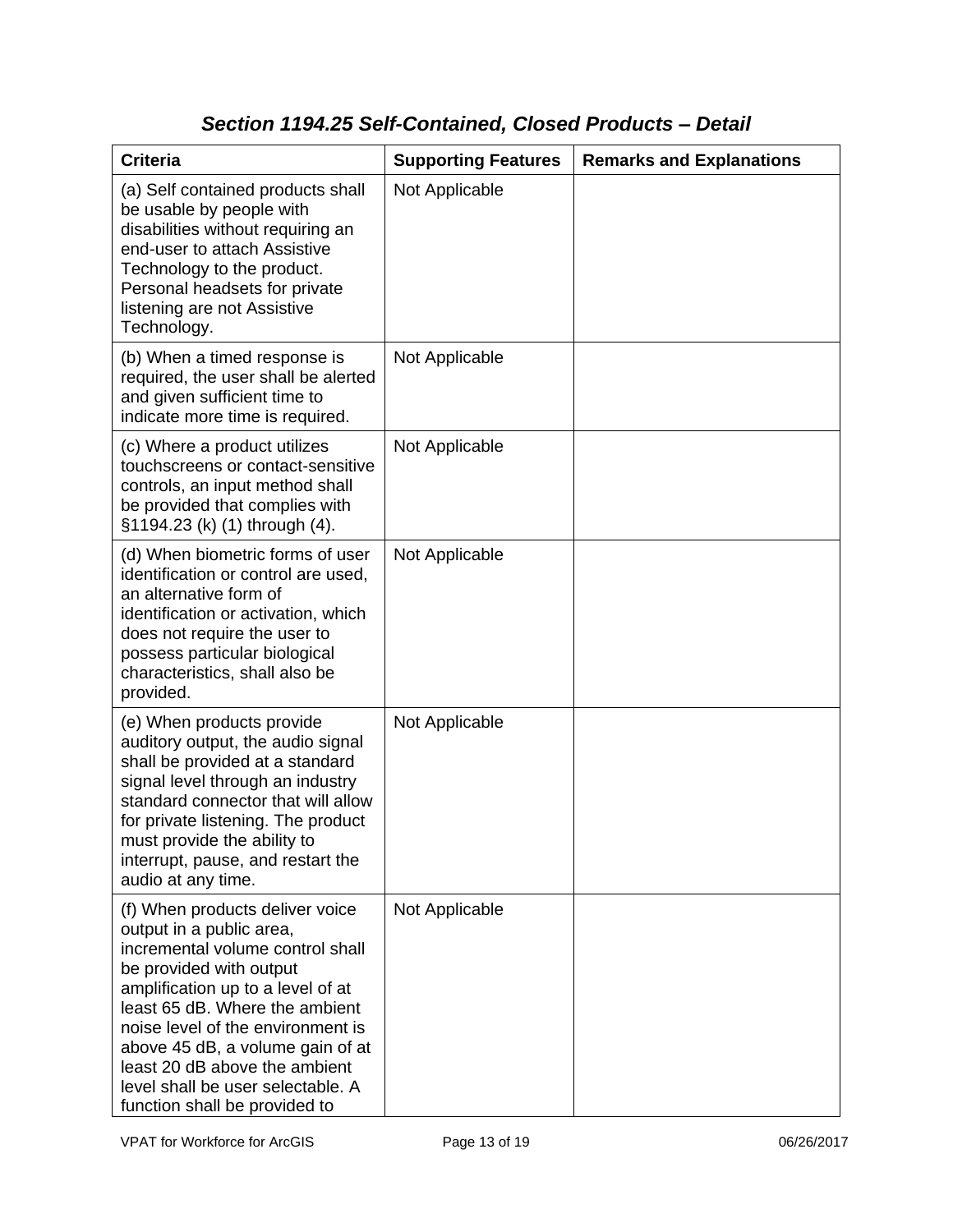| automatically reset the volume to<br>the default level after every use.                                                                                                                                                                                                                                                                                                                                                                                                                                                                                                           |                |  |
|-----------------------------------------------------------------------------------------------------------------------------------------------------------------------------------------------------------------------------------------------------------------------------------------------------------------------------------------------------------------------------------------------------------------------------------------------------------------------------------------------------------------------------------------------------------------------------------|----------------|--|
| (g) Color coding shall not be<br>used as the only means of<br>conveying information, indicating<br>an action, prompting a response,<br>or distinguishing a visual<br>element.                                                                                                                                                                                                                                                                                                                                                                                                     | Not Applicable |  |
| (h) When a product permits a<br>user to adjust color and contrast<br>settings, a range of color<br>selections capable of producing a<br>variety of contrast levels shall be<br>provided.                                                                                                                                                                                                                                                                                                                                                                                          | Not Applicable |  |
| (i) Products shall be designed to<br>avoid causing the screen to<br>flicker with a frequency greater<br>than 2 Hz and lower than 55 Hz.                                                                                                                                                                                                                                                                                                                                                                                                                                           | Not Applicable |  |
| (j) (1) Products which are<br>freestanding, non-portable, and<br>intended to be used in one<br>location and which have operable<br>controls shall comply with the<br>following: The position of any<br>operable control shall be<br>determined with respect to a<br>vertical plane, which is 48 inches<br>in length, centered on the<br>operable control, and at the<br>maximum protrusion of the<br>product within the 48 inch length<br>on products which are<br>freestanding, non-portable, and<br>intended to be used in one<br>location and which have operable<br>controls. | Not Applicable |  |
| $(j)(2)$ Products which are<br>freestanding, non-portable, and<br>intended to be used in one<br>location and which have operable<br>controls shall comply with the<br>following: Where any operable<br>control is 10 inches or less<br>behind the reference plane, the<br>height shall be 54 inches<br>maximum and 15 inches<br>minimum above the floor.                                                                                                                                                                                                                          | Not Applicable |  |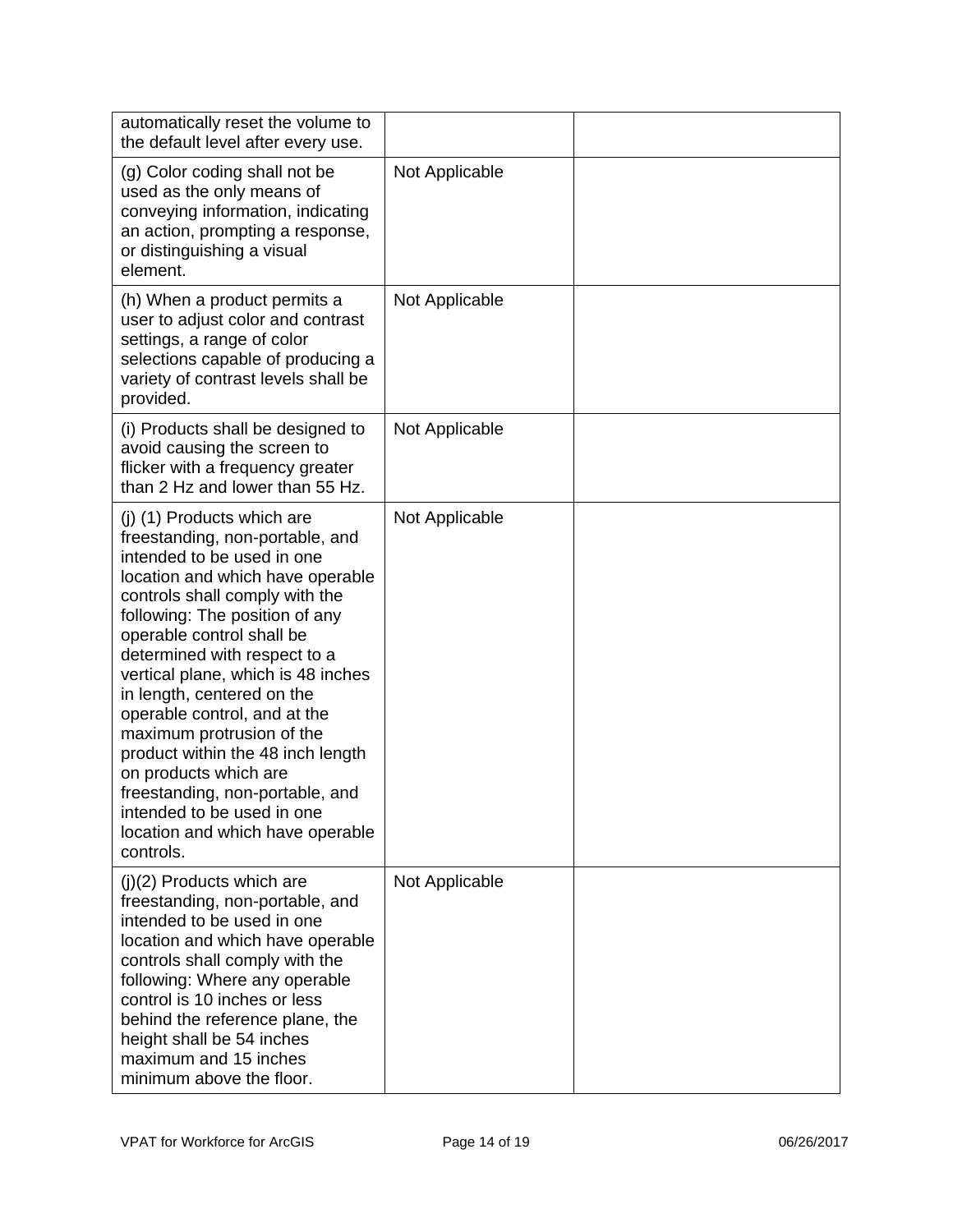| $(i)(3)$ Products which are<br>freestanding, non-portable, and<br>intended to be used in one<br>location and which have operable<br>controls shall comply with the<br>following: Where any operable<br>control is more than 10 inches<br>and not more than 24 inches<br>behind the reference plane, the<br>height shall be 46 inches<br>maximum and 15 inches<br>minimum above the floor. | Not Applicable |  |
|-------------------------------------------------------------------------------------------------------------------------------------------------------------------------------------------------------------------------------------------------------------------------------------------------------------------------------------------------------------------------------------------|----------------|--|
| $(i)(4)$ Products which are<br>freestanding, non-portable, and<br>intended to be used in one<br>location and which have operable<br>controls shall comply with the<br>following: Operable controls shall<br>not be more than 24 inches<br>behind the reference plane.                                                                                                                     | Not Applicable |  |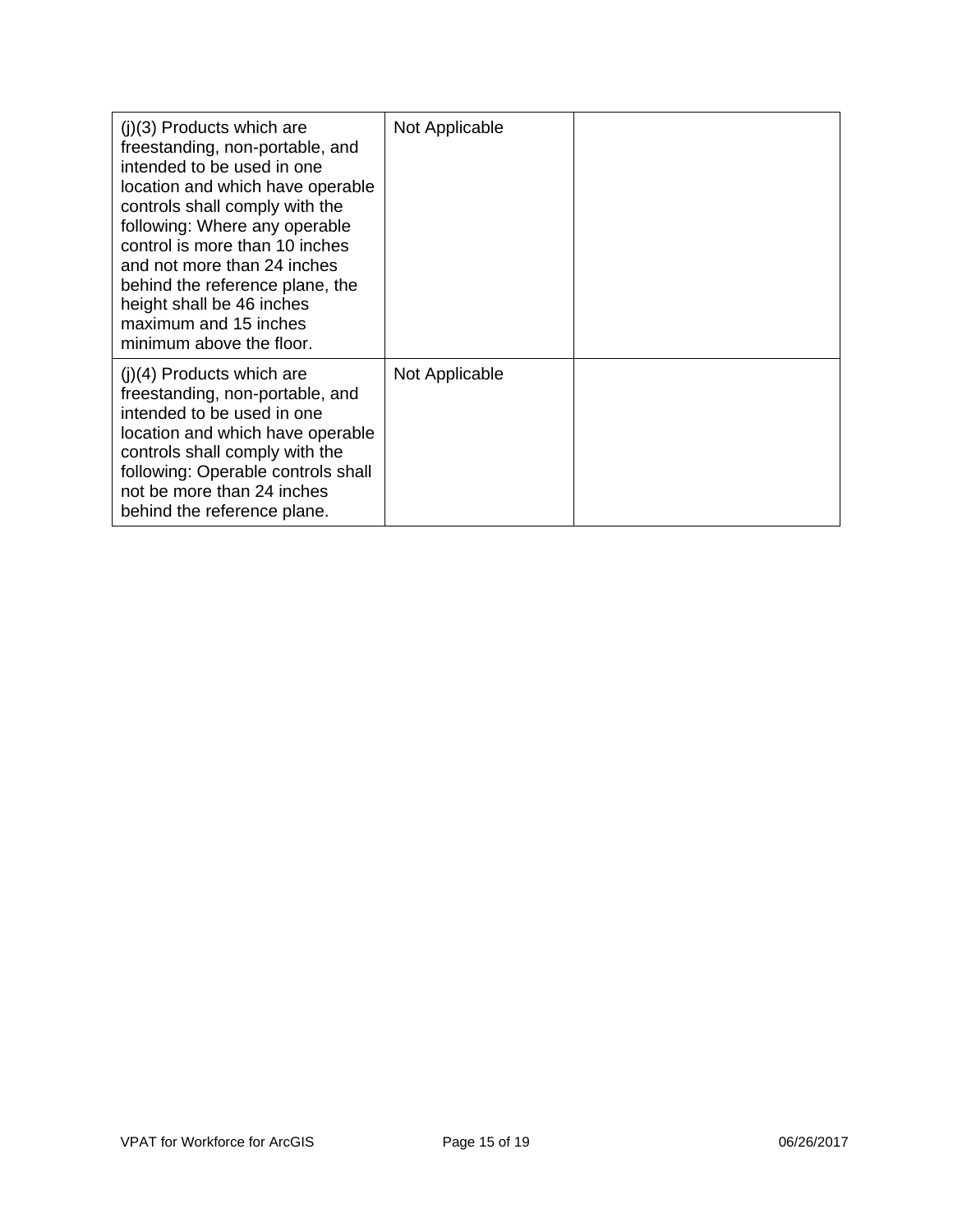| <b>Criteria</b>                                                                                                                                                                                                                                          | <b>Supporting Features</b> | <b>Remarks and Explanations</b> |
|----------------------------------------------------------------------------------------------------------------------------------------------------------------------------------------------------------------------------------------------------------|----------------------------|---------------------------------|
| (a) All mechanically operated<br>controls and keys shall comply<br>with §1194.23 (k) (1) through (4).                                                                                                                                                    | Not Applicable             |                                 |
| (b) If a product utilizes<br>touchscreens or touch-operated<br>controls, an input method shall<br>be provided that complies with<br>§1194.23 (k) (1) through (4).                                                                                        | Not Applicable             |                                 |
| (c) When biometric forms of user<br>identification or control are used,<br>an alternative form of<br>identification or activation, which<br>does not require the user to<br>possess particular biological<br>characteristics, shall also be<br>provided. | Not Applicable             |                                 |
| (d) Where provided, at least one<br>of each type of expansion slots,<br>ports and connectors shall<br>comply with publicly available<br>industry standards.                                                                                              | Not Applicable             |                                 |

# *Section 1194.26 Desktop and Portable Computers – Detail*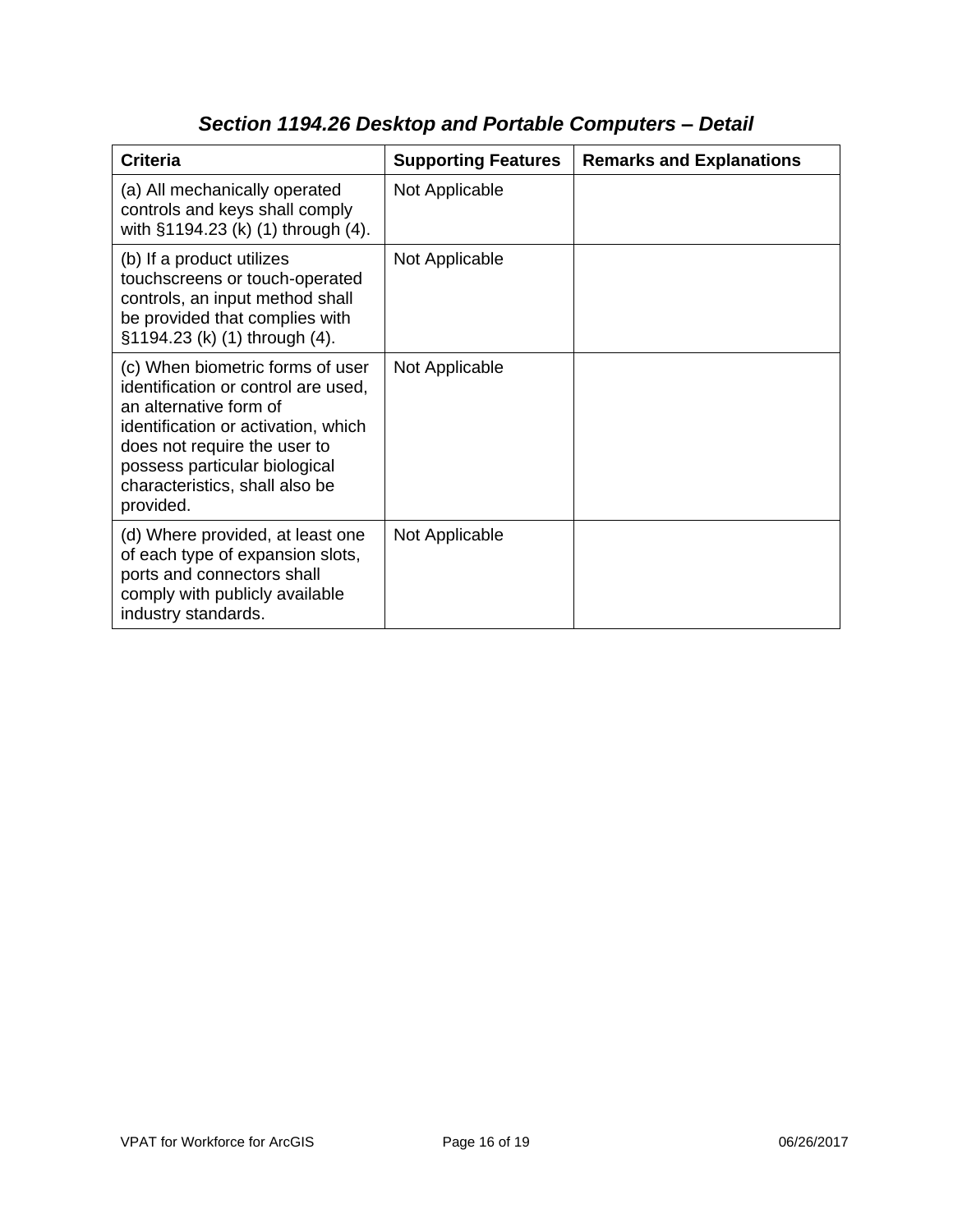| <b>Criteria</b>                                                                                                                                                                                                                                                                                                                        | <b>Supporting Features</b>                                           | <b>Remarks and Explanations</b>                                                                                                                                                                                                                                                                                                                                             |
|----------------------------------------------------------------------------------------------------------------------------------------------------------------------------------------------------------------------------------------------------------------------------------------------------------------------------------------|----------------------------------------------------------------------|-----------------------------------------------------------------------------------------------------------------------------------------------------------------------------------------------------------------------------------------------------------------------------------------------------------------------------------------------------------------------------|
| (a) At least one mode of<br>operation and information<br>retrieval that does not require<br>user vision shall be provided, or<br>support for Assistive Technology<br>used by people who are blind or<br>visually impaired shall be<br>provided.                                                                                        | Supports when<br>combined with<br>compatible Assistive<br>Technology | Workforce for ArcGIS can<br>provide popups that can contain<br>HTML information that may be<br>read by Assistive Technology.<br>Note: Workforce for ArcGIS is<br>geographic information system<br>(GIS) technology that captures,<br>manages, and analyzes data<br>through digital maps. Some<br>aspects of a map or of GIS<br>software are inherently<br>visual/graphical. |
| (b) At least one mode of<br>operation and information<br>retrieval that does not require<br>visual acuity greater than 20/70<br>shall be provided in audio and<br>enlarged print output working<br>together or independently, or<br>support for Assistive Technology<br>used by people who are visually<br>impaired shall be provided. | Supports when<br>combined with<br>compatible Assistive<br>Technology | Workforce for ArcGIS could be<br>used with 3rd party tools to<br>magnify the screen or print<br>output.                                                                                                                                                                                                                                                                     |
| (c) At least one mode of<br>operation and information<br>retrieval that does not require<br>user hearing shall be provided, or<br>support for Assistive Technology<br>used by people who are deaf or<br>hard of hearing shall be provided.                                                                                             | Not Applicable                                                       | There is no reliance on hearing<br>to operate.                                                                                                                                                                                                                                                                                                                              |
| (d) Where audio information is<br>important for the use of a<br>product, at least one mode of<br>operation and information<br>retrieval shall be provided in an<br>enhanced auditory fashion, or<br>support for assistive hearing<br>devices shall be provided.                                                                        | Not Applicable                                                       | There is no reliance on hearing<br>to operate.                                                                                                                                                                                                                                                                                                                              |
| (e) At least one mode of<br>operation and information<br>retrieval that does not require<br>user speech shall be provided, or<br>support for Assistive Technology                                                                                                                                                                      | Not Applicable                                                       | There is no reliance on speech<br>to operate.                                                                                                                                                                                                                                                                                                                               |

### *Section 1194.31 Functional Performance Criteria – Detail*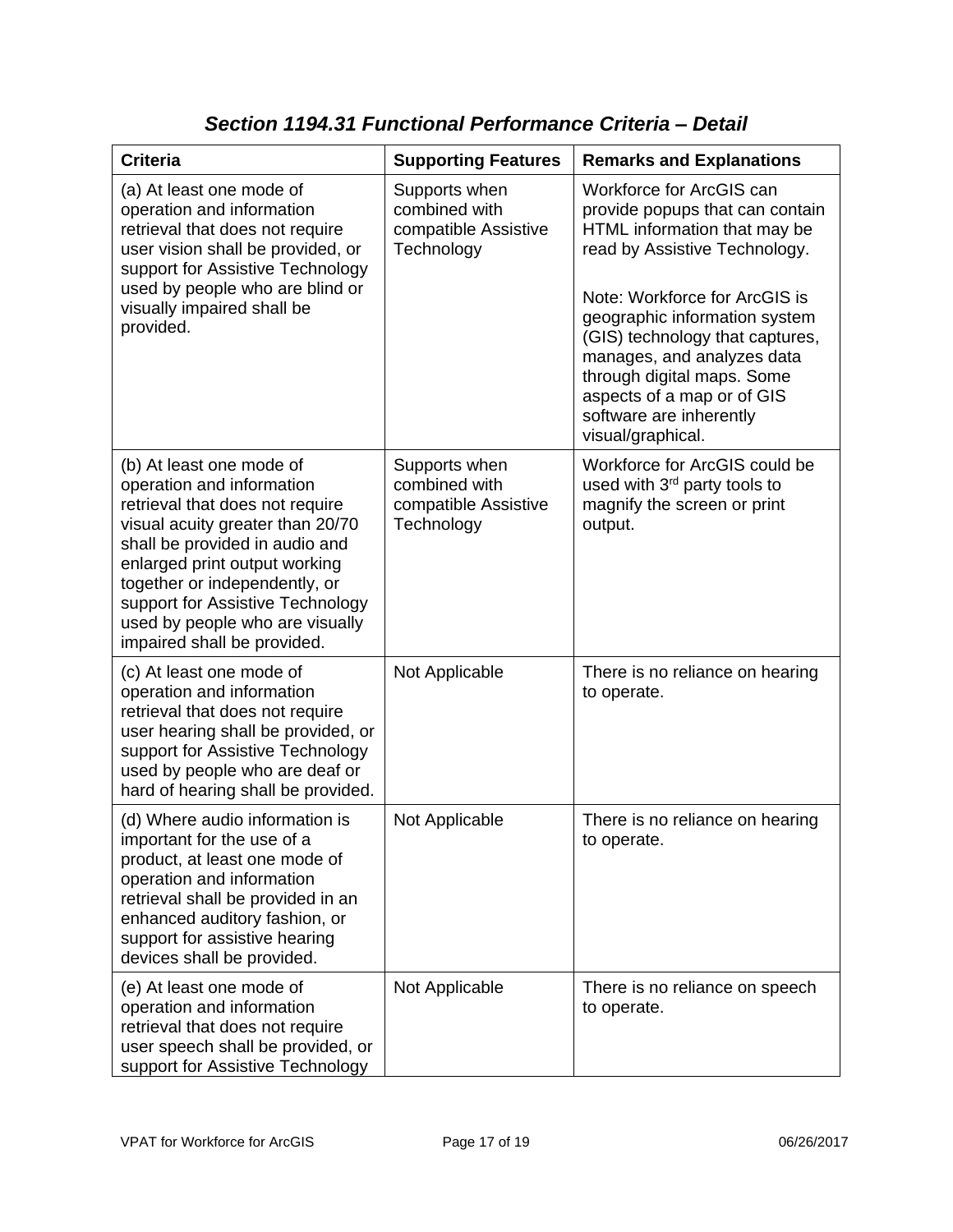| used by people with disabilities<br>shall be provided.                                                                                                                                                                  |                 |                                                                                                                                                                                                                             |
|-------------------------------------------------------------------------------------------------------------------------------------------------------------------------------------------------------------------------|-----------------|-----------------------------------------------------------------------------------------------------------------------------------------------------------------------------------------------------------------------------|
| (f) At least one mode of operation<br>and information retrieval that<br>does not require fine motor<br>control or simultaneous actions<br>and that is operable with limited<br>reach and strength shall be<br>provided. | <b>Supports</b> | Operation and information<br>retrieval is dependent on<br>operating system settings and<br>configurations. The software<br>supports operating systems and<br>configurations designed to assist<br>users with accessibility. |